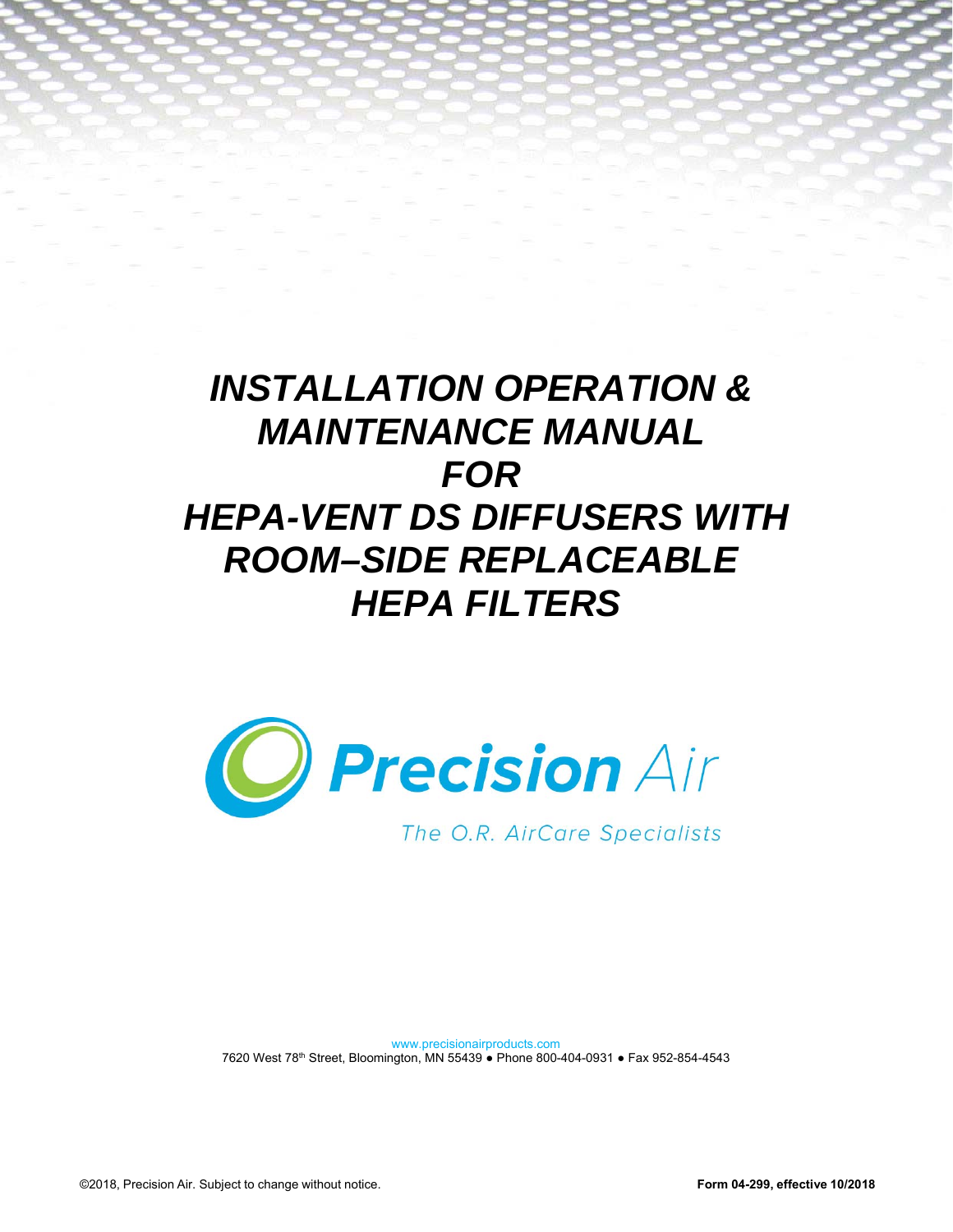# **HEPA-Vent DS HEPA Filtered Laminar Flow Diffuser**

## INSTALLATION, OPERATION & MAINTENANCE

#### **Recommended Tools:**

- 1. 8' Ladder 3. Battery Powered Impact Driver
- 
- 2. Slot Screwdriver 4. 7/16" Deep Well Socket for Impact Driver

#### **Before Installation**

1. Verify ceiling openings for dimensions & square.

#### **Preparation**

- 1. Unpack & inspect diffuser for damage during shipment if damaged, DO NOT INSTALL. Contact Precision Air Products for replacement. **NOTE**: DO NOT unpack filters at this time. See *Care & Maintenance of HEPA Filters* below. **NOTE:** DO NOT remove the blue protective film on the diffuser faceplate until installation is complete.
- 2. Locate bag of filter clips & hardware inside the diffuser and save for filter installation.
- 3. Ensure cone damper is fully open.

#### **Diffuser Installation**

- 1. Install plaster frame into ceiling opening per *framing installation instructions.*
- 2. Insert diffuser and lower onto gasketed opening. **NOTE:** If additional support is required, diffuser mounted hanging tabs may be utilized.
- 3. Connect the supply ductwork to the top inlet collar. **NOTE:** It is imperative that the connection be fully sealed to avoid leaks in the interstitial space.
- 4. Position the diffuser in the frame with an even reveal to ensure proper gasket coverage and a consistent room‐side appearance.

**NOTE:** The photos below depict PAP framing. Other framing may result in a different reveal.



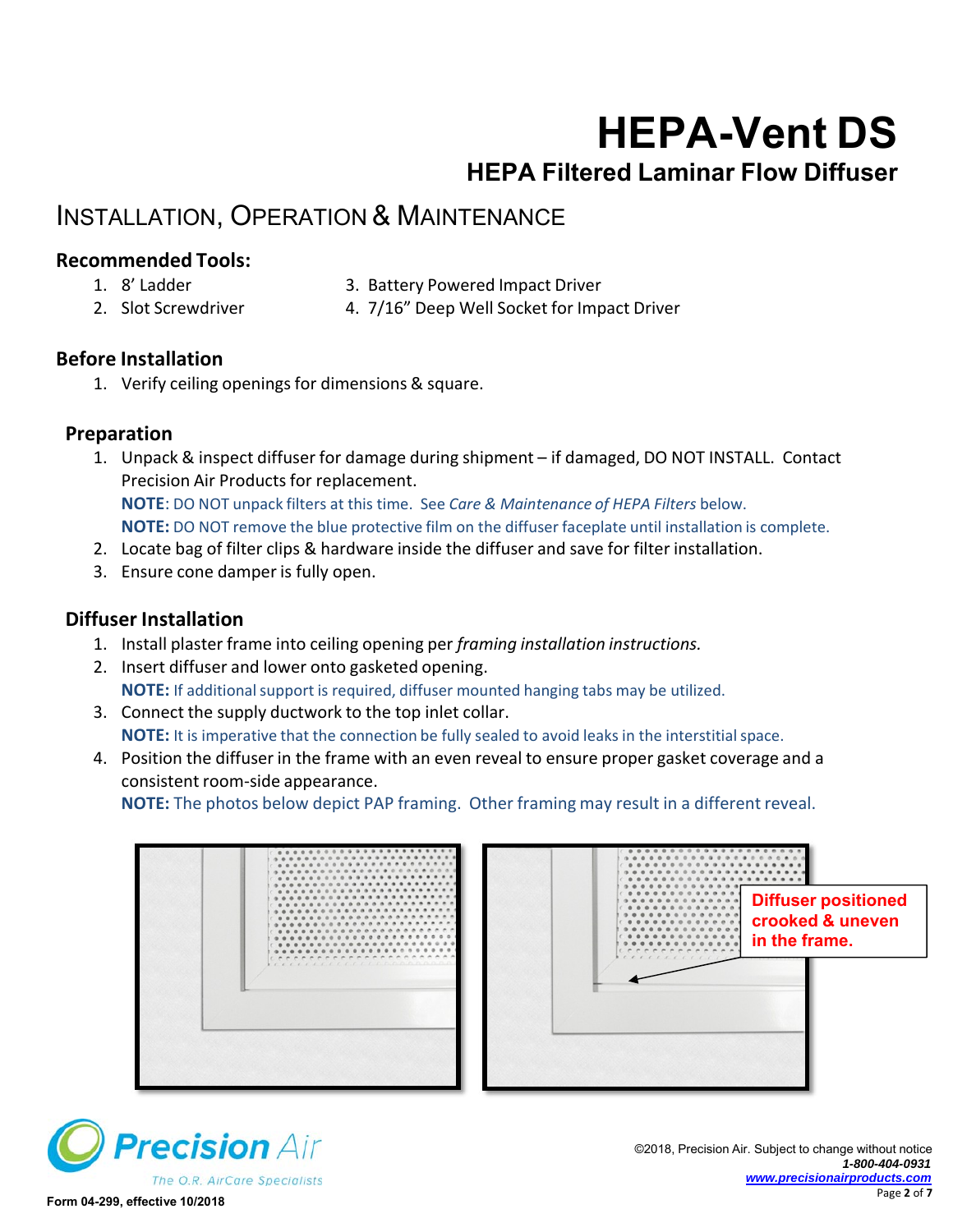#### **Conformance NON-Conformance**

#### **Filter Installation**

**NOTE:** Precision Air Products strongly recommends that a thorough construction cleaning be completed before attempting to install final HEPA filters.

**NOTE:** Air handler should remain on at all times during filter installation and it is strongly recommended that it remain on until the rooms are ready to be turned over to the owner. This will ensure that filters remain pressurized and the face (or room side) of the HEPA filter will be kept free of dust and other airborne particulates.

- 1. Run the air handler on high for several minutes to ensure that dirt and debris has been cleared from the building HVAC system.
- 2. Remove the perforated faceplates on diffusers by loosening all quarter-turn fasteners located on the perimeter of faceplate.

**NOTE:** Each diffuser has at least three safety cables that connect the faceplate to the plenum to prevent accidental dropping, two cables on one side and one on the opposite side. Simply disconnect the single cable and let faceplate hang from other two cables. Re‐hook when completed.

- 3. Clean and dry the inside of each diffuser and both sides of perforated faceplate with a towel and a non‐abrasive cleaner. Ensure that knife‐edges are completely cleaned.
- 4. Assemble filter clips as shown:



5. Position filter clips within the extruded channel by placing the head of the bolt into the milled opening and slide clips into position as shown below.

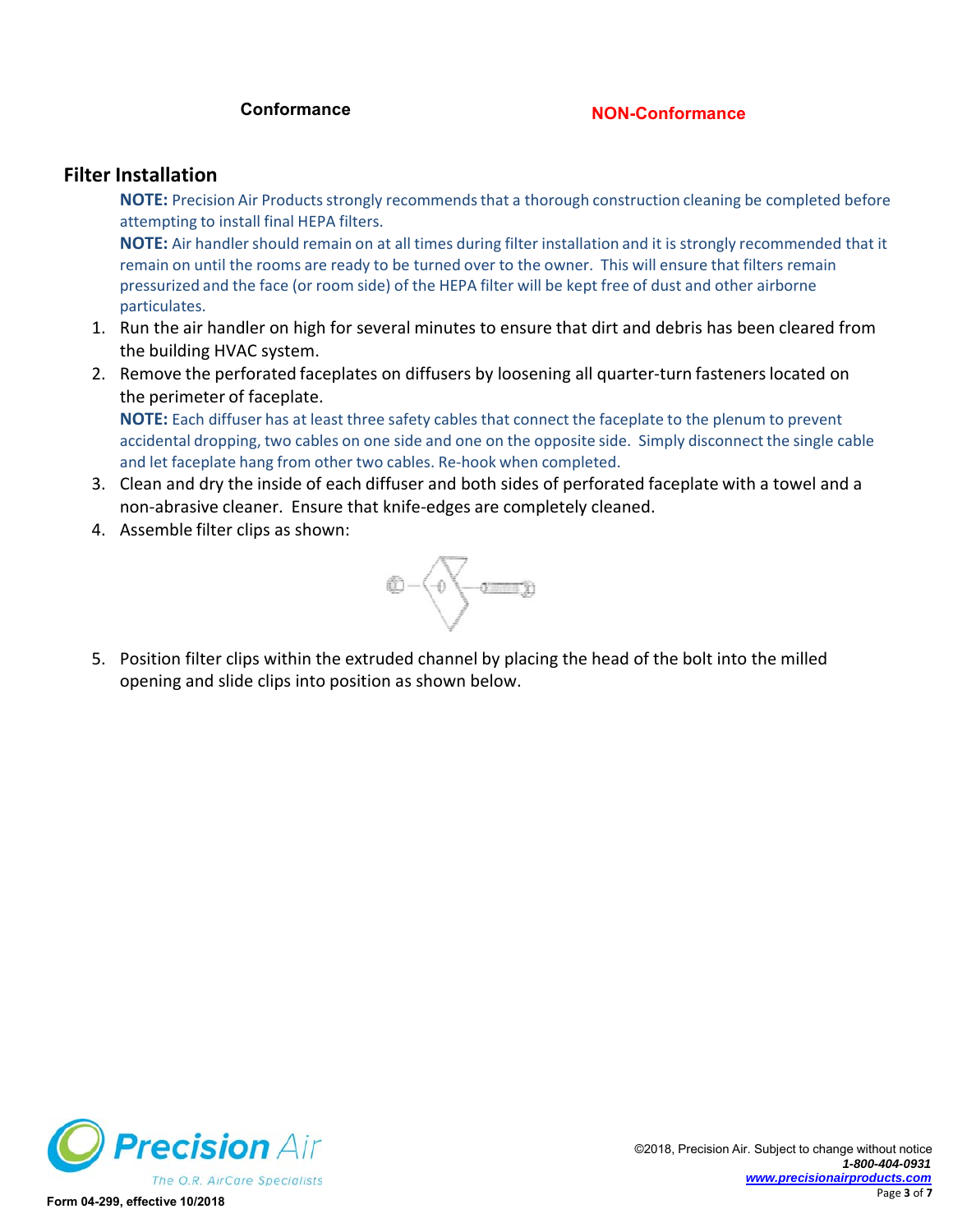**NOTE:** For a 2'x4' diffuser, two (2) clips will be located on the short sides and four (4) clips on each long side (1 per foot, evenly distributed, no more than 4" from the corner).



6. Turn clips to be parallel to diffuser frame to allow filter to be positioned without obstruction.



### **WARNING**

### FILTER MEDIA IS EXTREMELY DELICATE AND CAN BE EASILY DAMAGED DO NOT TOUCH FILTER MEDIA UNDER ANY CIRCUMSTANCES

**NOTE:** Installation of each HEPA filter is a two‐person job due to the extreme care that needs to be taken in handling of the filters.



©2018, Precision Air. Subject to change without notice *1-800-404-0931 www.precisionairproducts.com*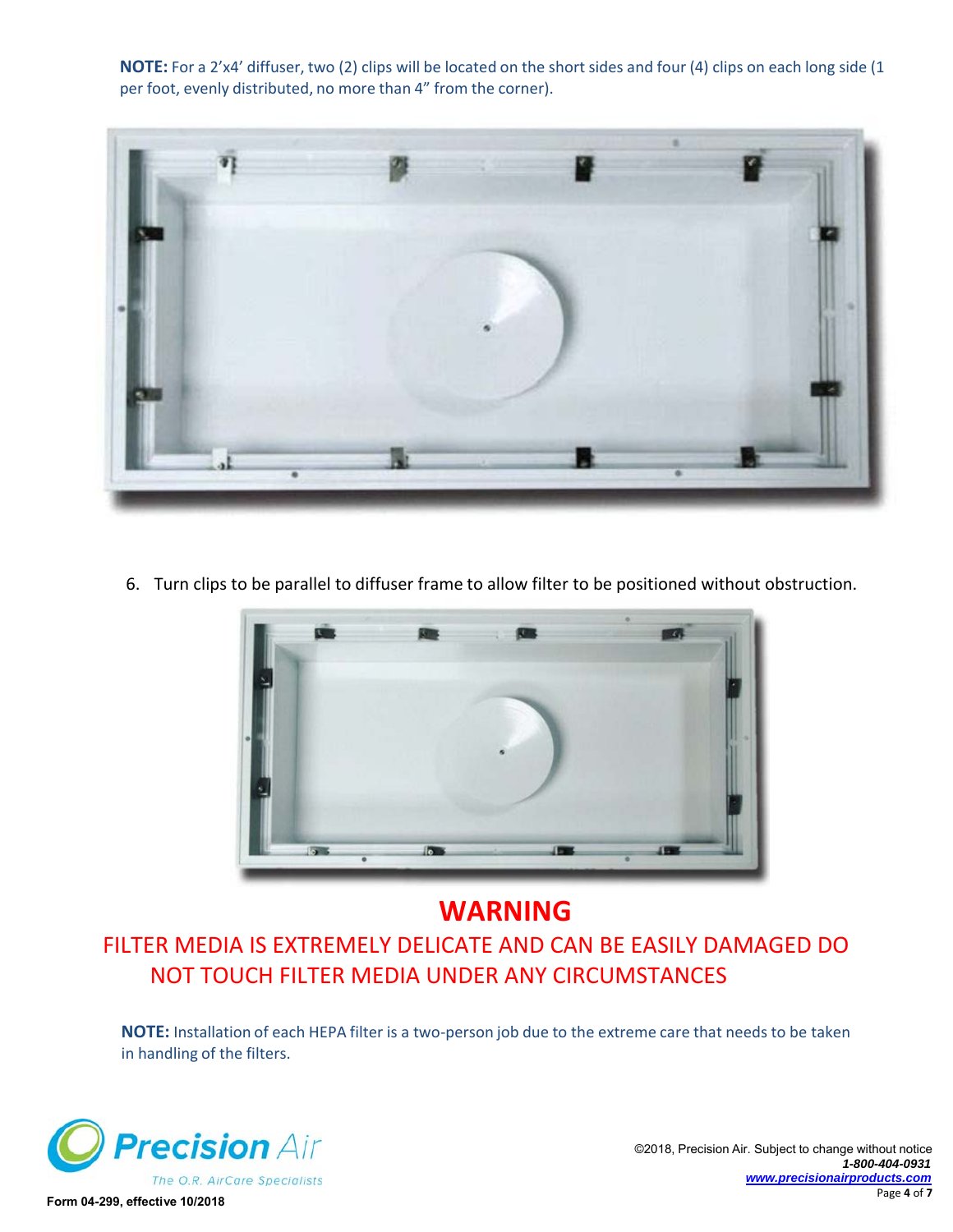- 7. Visually inspect carton of filters for any shipping damage. Carefully remove filter from carton and slip out of protective cardboard sleeve. Next, remove filter from polybag packaging and visually inspect the filter for any type of media damage (small tears, fingernail scratches, any indication that crushing of the media has occurred).
- 8. Inspect the filter's gel channel. The gel must be continuous and fill the entire channel.
- 9. Carefully lift the filter up to the diffuser, taking caution to handle the filter by its flange and frame only. DO NOT TOUCH THE FILTER MEDIA OR GEL SEAL. Center the filter's gel seal over the diffuser's knife edge and seat the filter in place. Secure the filter by turning the filter clips perpendicular to the filter's flange to hold filter in place. Tighten filter clips using an adjustable clutch screw gun or impact driver and a  $\frac{7}{16}$ " hex-head deep well socket to tighten the nuts on the retaining bolts. Ensure that the filter housing is fully seated on the extrusion and the clip is tightened such that the clip begins to deform slightly.

**NOTE:** If filter is supplied with centerboard with port or multiple ports, check that well nut(s) are tight and secure.



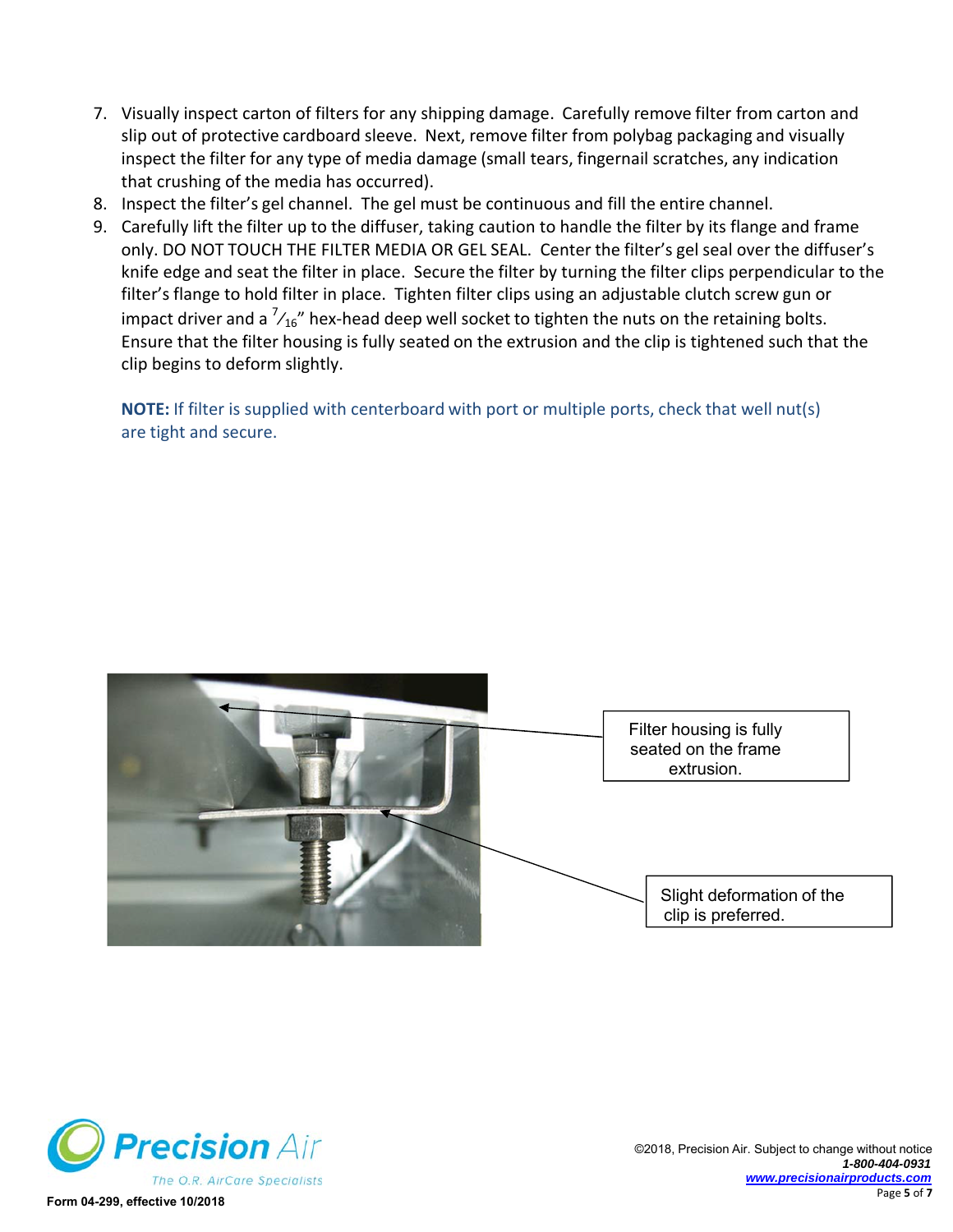

10. Precision Air Products recommends that the filters be in place for at least 12 hours prior to any type of clean room certification testing which may be required.

#### **Balancing**

**NOTE:** If specific air volumes for diffusers are indicated on mechanical drawings for the room, balance diffusers to specified air volumes.

- 1. Adjust the cone damper on the diffuser.
	- a. Insert an 8‐10" standard screwdriver through the hole in the diffusion basket (and faceplate if optional plug button is provided) and turn the damper's adjustment screw to provide the required airflow.

**NOTE:** The diffuser's internal volume adjustment valve is meant for fine-tuning only. If rough balancing is required, please adjust by the valve located within the supply ductwork before attempting to adjust the internal balancing valve, otherwise noise problems could result from restricting the inlet and increasing air velocity.

2. Re‐secure safety cable and reinstall the faceplate.